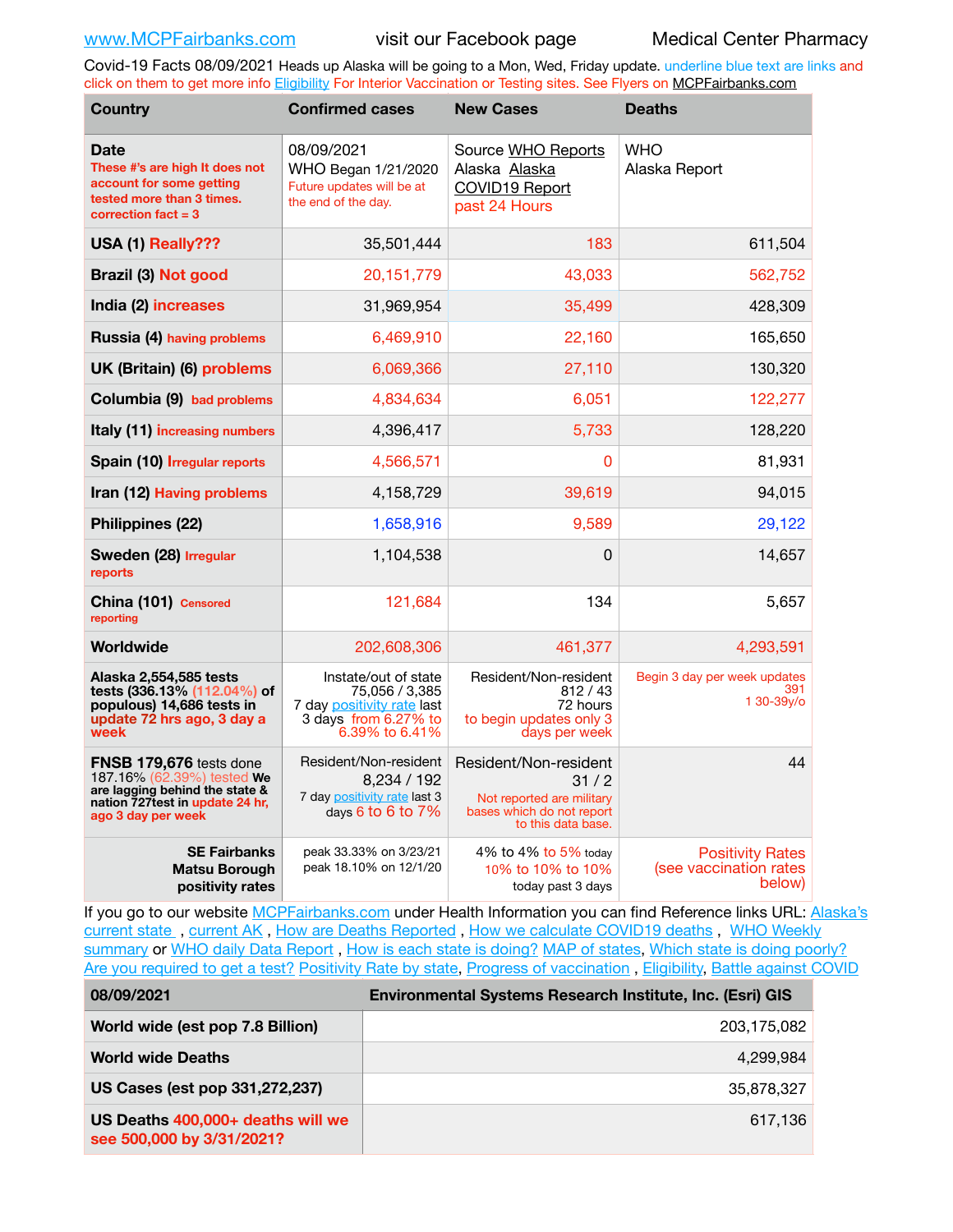# Impact of COVID-19 on the US Healthcare system

Estimated US Population 331.3 million 216.79% (72.26%) have been tested (717.6million) Estimated 5% of US population will test positive for Covid-19 16.56 million (currently 35.9 Million (10.84%) of population tested positive vs Alaska (9.88%) we have currently tested an est. 717.6 million based on 35.9 mill that have tested positive discount some of these numbers by 67% to account for multiple testing of same person.

If 8% will require hospitalization of the 16.56 million positive cases, we would need 1.325 million beds. Estimated by the American Hospital Association there are 800,000 staffed beds available.

The US has 2.8 hospital beds per 1000 our needs could be 56, China had 4.3, Italy 3.2, South Korea 12.3

The USNS Mercy and Comfort added 2,000 staffed beds, not ICU Of these estimated to be admitted to ICU 860,000. to ICU beds The US has 16,000 ICU beds we have 68,000-85,000 beds ve have 68,000-85,000 beds

US could need 299,000 beds with ventilators  $\leq$ 16,000 ventilators

 The Needs

**Summation:** Estimated needs could be 1.325 million hospitalized beds for just COVID-19 patients alone. If positives represents 5% of test run, then approximately 717.6 million have been tested, we have no idea how many tests have been run or how many multiple tests conducted on the same person, resulting in 35.9 million positive tests run with 617,136 with 1300 deaths in the past 72 hours, ave 2320/day. In AK, with 75,056 positive cases 9.88% of Alaska, 1,749 hospitalizations, and 391 deaths. Hospitalization rate is 2.33% of those that test positive, Death Rate 0.53% overall or 22.36% of those hospitalized. Those >60 y/o represent 15% of positive cases, yet represent 80% of deaths. 722,232 vaccines given equal approximately 337,694 (44.43%) completed series and 384,538 (50.60%) vaccinated once of population.

Normal ICU stay 5-7 days, estimated ICU stay for COVID-19 2-3 weeks and they could tie up a ventilator for that length of time also, helping only 1/3 as many patients.

This is why we need to flatten the curve by social spacing and only essential travel.

Expected Death (these are just estimates based on other countries) if 5% of the US Population (16.56 million) test positive we are now at 29.137 million positive (8.8%) and if

1% die = 165,600 people

2% die = 311,200 people

3% die = 496,800 people

6% die = 993,600 people obviously we have passed the 1.325 million positive cases we are 29.137 million so if 5% of the US population (16.56 million) test positive and 6% of those die = 993,600 deaths if no vaccine, or if 3.09% (511,704) will die, but we are 104.8% of the way there in 52 weeks (1 year).

World wide death rate of positive tests actually 2.12%. The US is at 617,136 1.72% of those actually tested positive, that is 70% lower death rate than when we started in 3/2020 , started at 6%. But we are slipping Death % have gone from 1.67 to 1.82%. There are 7.8 Billion people in the world 331 million live in the US (4.2% of the world's population) 10.84% have tested positive. The US deaths represents 14.35% of the world's death numbers and 17.66% of worldwide confirmed cases.

In comparison to the flu in the US.

CDC Estimates. From 2010 to 2016, the flu-related death rate was between 12,000 and 56,000, with the highest season being 2012 to 2013 and the lowest being 2011 to 2012. Most deaths are caused by complications of the flu, including pneumonia or a secondary bacterial infection of the heart or brain. or 2,000 to 9,333 per year. In 2020 in the US has 19 million cases 180,000 hospitalized and 10,000 (0.052%) have died, typically it is 2% will die, compared to 1.72% with COVID19. 216.79% (US), 336.13% (Alaska), & 187.16% (Fbks) are still too few to protect us from future outbreaks. Experts feel that we need either need people to get infected with the virus and develop antibodies or get vaccinated to create immune antibodies to protect us, that we need >60% of the population to have positive antibody tests and preferably 70-90%, one expert felt they would not feel confident til >85% were positive, to give assurance (herd immunity) in order to go without masks and social distancing. NY City seems to have the highest number at 20%. Testing is so important. Currently we are testing at 41.40 Million tests per month. At this rate to test everyone once it will take 7.92 months or over 0.67 years. To test 3 times it would take 23.77 months or 2 years

The [Flu](https://lnks.gd/l/eyJhbGciOiJIUzI1NiJ9.eyJidWxsZXRpbl9saW5rX2lkIjoxMDMsInVyaSI6ImJwMjpjbGljayIsImJ1bGxldGluX2lkIjoiMjAyMTAyMjYuMzYwNDA3NTEiLCJ1cmwiOiJodHRwczovL3d3dy5jZGMuZ292L2ZsdS93ZWVrbHkvb3ZlcnZpZXcuaHRtIn0.ePMA_hsZ-pTnhWSyg1gHvHWYTu2XceVOt0JejxvP1WE/s/500544915/br/98428119752-l) (Influenza kills approximately 1-2% of those infected ([1.6% positivity in Alaska](http://dhss.alaska.gov/dph/Epi/id/SiteAssets/Pages/influenza/trends/Snapshot.pdf) zero deaths for flu), SARS killed 800 people total, COVID19 appears to kill 1.72% (617,136 of those that test positive (10.84% of US COVID) or 14% less deadly than the flu and seems to be more contagious. (Seems to spread more readily) [Flu](https://lnks.gd/l/eyJhbGciOiJIUzI1NiJ9.eyJidWxsZXRpbl9saW5rX2lkIjoxMDEsInVyaSI6ImJwMjpjbGljayIsImJ1bGxldGluX2lkIjoiMjAyMTAyMjYuMzYwNDA3NTEiLCJ1cmwiOiJodHRwOi8vZGhzcy5hbGFza2EuZ292L2RwaC9FcGkvaWQvUGFnZXMvaW5mbHVlbnphL2ZsdWluZm8uYXNweCJ9.oOe3nt2fww6XpsNhb4FZfmtPfPa-irGaldpkURBJhSo/s/500544915/br/98428119752-l)  [rates dropped from 300 to single digits this year](https://lnks.gd/l/eyJhbGciOiJIUzI1NiJ9.eyJidWxsZXRpbl9saW5rX2lkIjoxMDEsInVyaSI6ImJwMjpjbGljayIsImJ1bGxldGluX2lkIjoiMjAyMTAyMjYuMzYwNDA3NTEiLCJ1cmwiOiJodHRwOi8vZGhzcy5hbGFza2EuZ292L2RwaC9FcGkvaWQvUGFnZXMvaW5mbHVlbnphL2ZsdWluZm8uYXNweCJ9.oOe3nt2fww6XpsNhb4FZfmtPfPa-irGaldpkURBJhSo/s/500544915/br/98428119752-l) note the start of mask wearing impacted flu numbers.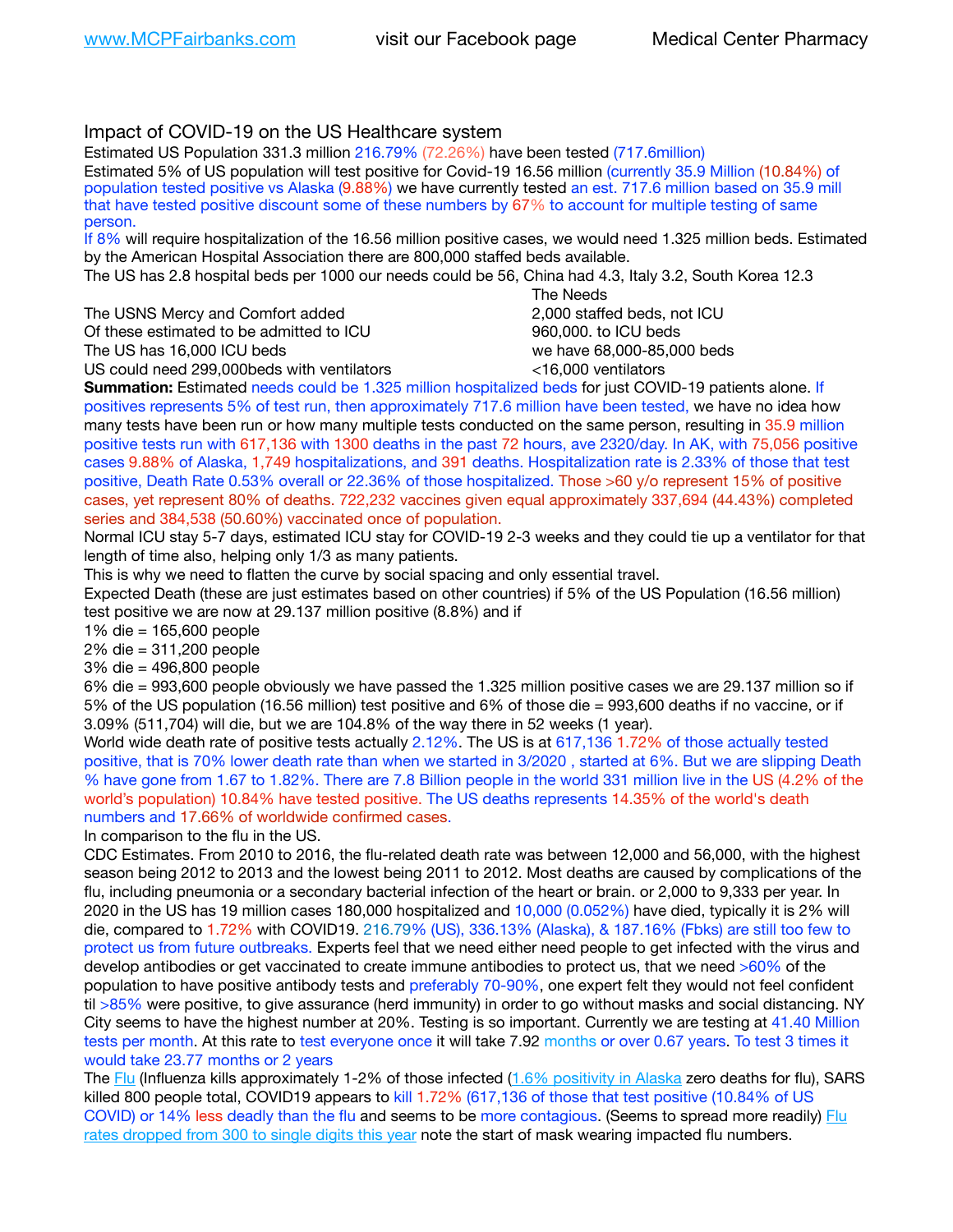[www.MCPFairbanks.com](http://www.MCPFairbanks.com) visit our Facebook page Medical Center Pharmacy

Alaska has 75,056 so far 8,234 in Fairbanks or 1 of every 9 of Alaskans, and with 44 of 391 deaths 1 in 9, the first case was transient foreign airline crew member. Interesting, the Source of Alaska's SARS-Cov2 virus originated not from East Asia by travelers or the west coast (Washington where it was first observed) , but came from the east coast of the US, and they were inoculated first from Europe, accordingly from New York's Governor and CDC. Currently 39 Variants known, only 9 of major concern in the US. (Europe's (china's)) Primary, plus an Ohio variant (COH.20G/501Y), California, [UK](https://www.cdc.gov/coronavirus/2019-ncov/transmission/variant-cases.html) (B.1.1.7), (7) South African (1.351), India (Delta), Delta-Plus, Peru (Lambda(C.37)) and (2) Brazil (P.1), we have seen 5, Europe's (China) [variant](https://www.webmd.com/lung/news/20210318/cdc-who-create-threat-levels-for-covid-variants?ecd=wnl_cvd_031921&ctr=wnl-cvd-031921&mb=kYbf7DsHb7YGjh/1RUkcAW0T6iorImAU1TDZh18RYs0=_Support_titleLink_2), California, Brazil, UK, South Africa, India (delta) now representing 40% of new tests in Alaska so far, the last 4 in particular as they have a 50% increase in transmissibility vs 20% in the others over the China variant, the delta variant is 50% more transmissible than the UK (B.1.1.7)version.

**Best practice protection** is good personal Hygiene do not touch eyes, nose, mouth, wash hands frequently for at least 20-30 seconds, before you touch your face, and observe personal spacing of 6-18 feet. Remove your shoes in your house, frequently clean surface areas, let the cleaner sit 15-20 sec before wiping off. **We are recommending to wear any kind of mask.**

Drug treatment is being researched, but as yet not been verified, only suggested. Best to isolate those sick and isolate those most susceptible (old and preconditioned with risk factors)

**Risk factors:** Cardiovascular disease (56.6%), Obesity (41.7%), Diabetes (33.8%), age >60, respiratory problems, especially smokers or those who vape, High Blood Pressure

If you have been exposed self isolate for 2-4 weeks

One episode in China, a man tested negative for 27 days before showing symptoms. So Isolation may want to be considered up to 4 weeks not just 10-14 days.

Italy 1 in 10 positive cases admitted to ICU due to Hypoxic failure requiring mechanical ventilation. In NY it was 1 in 7 that required hospitalization, of the 5700 hospitalized 2634 were discharged (79% (2081)) or added (21%(553)), 9 in 10 put on a ventilator died.

Public policy development and education is important. **How Long does Covid-19 stay on objects** Air (droplets in air, sneeze/cough) up to 3 hours

| Copper                           | 4 hrs                                  |  |
|----------------------------------|----------------------------------------|--|
|                                  |                                        |  |
| skin (SARS-COV2)                 | (Influenza virus 1.82 Hrs)<br>9.04 hrs |  |
| droplets on skin (sneeze)        | 11 hours                               |  |
| Cardboard (Amazon Box)           | 24 hrs                                 |  |
| Plastic surfaces/Stainless Steel | 72 hour                                |  |
|                                  |                                        |  |



Viral Antigen and Viral RNA tells us you have the disease and can spread the disease and if you can or are currently sick. IgM (short term) and IgG (long term antibodies) tells us you have experienced the virus or had the vaccine, and got over it. You may be resistant if your [antibody levels](https://www.cdc.gov/coronavirus/2019-ncov/lab/resources/antibody-tests.html) are high enough. [Current](https://l.facebook.com/l.php?u=https://www.itv.com/news/2020-10-26/covid-19-antibody-levels-reduce-over-time-study-finds?fbclid=IwAR3Dapzh1qIH1EIOdUQI2y8THf7jfA4KBCaJz8Qg-8xe1YsrR4nsAHDIXSY&h=AT30nut8pkqp0heVuz5W2rT2WFFm-2Ab52BsJxZZCNlGsX58IpPkuVEPULbIUV_M16MAukx1Kwb657DPXxsgDN1rpOQ4gqBtQsmVYiWpnHPJo2RQsU6CPMd14lgLnQnFWxfVi6zvmw&__tn__=-UK-R&c%5B0%5D=AT1GaRAfR_nGAyqcn7TI1-PpvqOqEKXHnz6TDWvRStMnOSH7boQDvTiwTOc6VId9UES6LKiOmm2m88wKCoolkJyOFvakt2Z1Mw8toYWGGoWW23r0MNVBl7cYJXB_UOvGklNHaNnaNr1_S7NhT3BSykNOBg) [View of antibodies/immunity](https://www.livescience.com/antibodies.html)[.](https://www.itv.com/news/2020-10-26/covid-19-antibody-levels-reduce-over-time-study-finds) We have tested currently 336.13% (112.04%) of the Alaskan population and over little over 216.79% (72.26%) of the US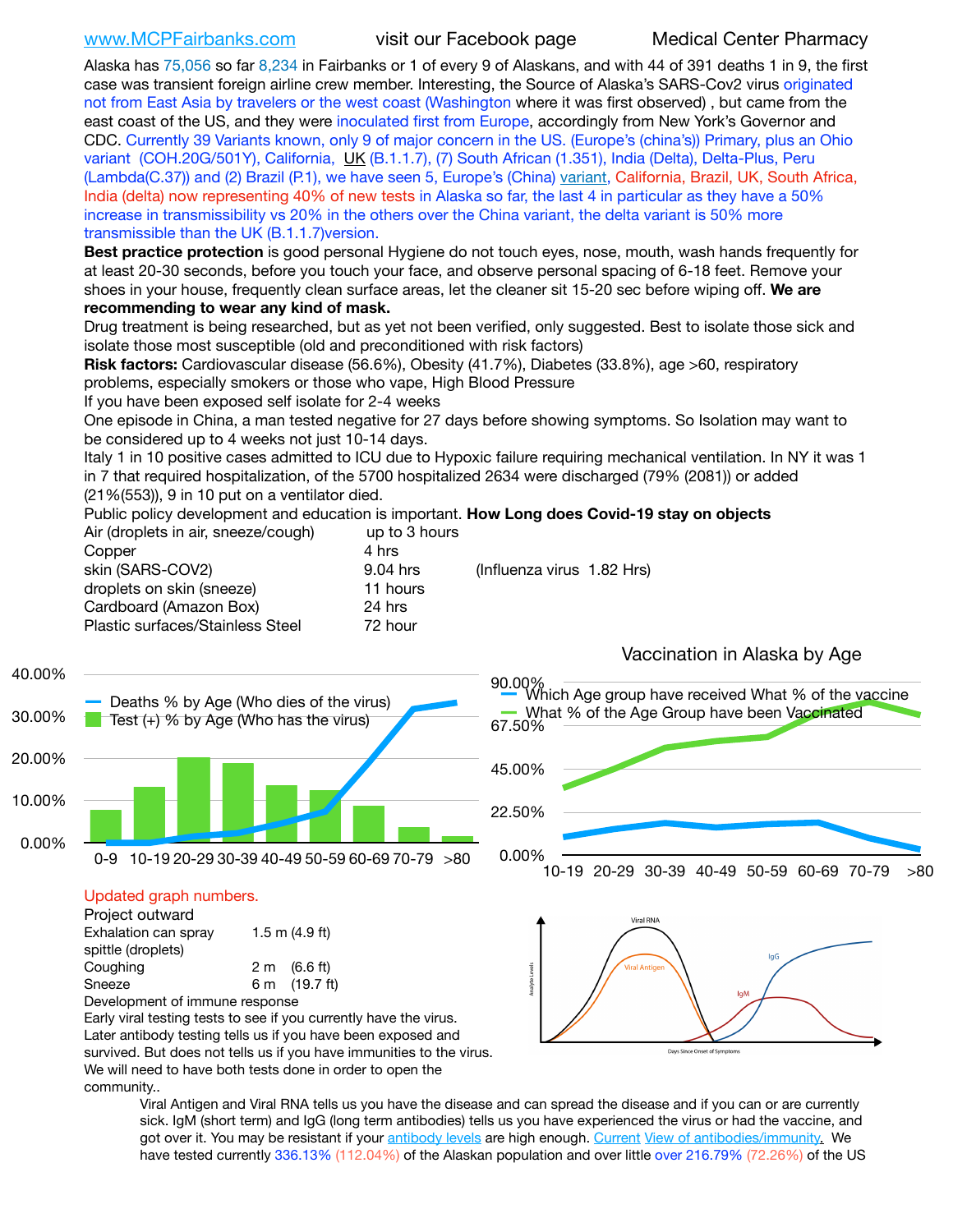population, discount these numbers by 67% to reflect multiple testing of the same person. To be safe, we need at least 25% to see if we are making progress,  $60\%$  to [barely qualify](https://www.nature.com/articles/d41586-020-02948-4) to be safe, and [70-90%](https://www.mayoclinic.org/herd-immunity-and-coronavirus/art-20486808) to be assured we will not see a second wave of sickness. Some experts will [not feel safe til we are at 85%](https://www.bannerhealth.com/healthcareblog/teach-me/what-is-herd-immunity). See bottom of last page to see how and where in Alaska do we and each of the boroughs stack up, compared to other states and the nation. Three types of clinical laboratory COVID-19 or SARS-CoV-2 tests are being developed:

Molecular Gene sequencing (current method), Viral antigen (testing parts of the virus), Host antibody tests (serology). They detect the virus in different ways.

Mask & [Mask Usage:](https://www.nationalgeographic.com/history/2020/03/how-cities-flattened-curve-1918-spanish-flu-pandemic-coronavirus/) N95 filter out 95% of the particles in the air 3 microns in size or larger.

Mold sizes are about

| Conflict                                              | Combat<br>Death | Past 72<br>hours |
|-------------------------------------------------------|-----------------|------------------|
| <b>Revolutionary War</b>                              | 8,000           |                  |
| <b>Civil War</b>                                      | 214,938         |                  |
| World War I                                           | 53,402          |                  |
| <b>World War II</b>                                   | 291,557         |                  |
| <b>Korean Conflict</b>                                | 33,686          |                  |
| <b>Vietnam</b>                                        | 47,424          |                  |
| <b>Gulf War</b>                                       | 149             |                  |
| Afghanistan                                           | 1,833           |                  |
| <b>Iraq</b>                                           | 3,836           |                  |
| <b>1918 Flu</b>                                       | 675,000         |                  |
| 9/11 deaths                                           | 2,977           |                  |
| <b>COVID19 deaths from</b><br>1/20/2020 to 08/09/2021 | 617,136         | 1,300            |

10-12 microns in size. Bacteria are larger, so is dust, Gas molecules and viruses are smaller. PM2.5 are 2.5 microns in size.

**Viruses** can be 1 micron in size, 0.3 micron in size, or 0.1 microns in size, so they **will pass right through**. **We recommend wearing any mask, the mask may provide up to 5 times the protection** ver **wearing no mask at all**. It still **does not protect** the wearer from contracting the infection, it **can inhibit** the spreading, something is **better than nothing at all**.

**Remember there is a clean side ( the side towards you) and a dirty side,** the side to the contaminated air is dirty. If you are COVID positive then this is reversed. When handling the mask, do not touch the dirty side and then touch your face, Wash properly your hands first after touching the dirty side before touching your face. If you are infected the dirty side is the inside surface of the mask.

Wash your homemade mask in hot water wash >133F (for at least 10 minutes) and rinse to sanitize with high heat >133F Plus and a weak bleach or peroxide (not Both) the mask. Daily if possible. If you are a frontline health care provider with a homemade fabric mask 2 hours. Do not touch the dirty side.

**Mask usage: 5/13/21 While the CDC** has changed it's recommendations for those who have gotten vaccinated to go mask free, except on Mass Transportation such as buses and airline, or when in crowded situations, like concerts.

Those that have not been vaccinated are still advised need to wear a mask, they are now the population at risk.

The risk has now increased for those non-vaccinated folks. They no longer have the masked people in the community to protect them. While those who have been vaccinated will not get sick or as sick. They can still pass, much more easily without the masks, the virus to those who have not been vaccinated to make them sick.

Therefore, it is even **more imperative** that those that have not been vaccinated, wear a mask to protect themselves, or get vaccinated. The sea of those with the potential to have the virus now are those <12 y/o of age, those >  $12y$ /o who have not been vaccinated, or those who have been vaccinated and are transitory carriers. Currently, this is about 50% of the US population and about 60% of the Alaskan population. And about 80% of all children under 18y/o at this moment.

**Alcohol solutions** should be 60-80% alcohol **70%** is optimal. **Keep wet and rub 30 seconds**, or Happy Birthday song sung 3 times. **Hydrogen peroxide diluted to 2%** or 4 teaspoonful per quart of water (20ml per 946ml) Bleach the same ratio **Vinegar and ammonia are good cleaning agents, but not disinfectants**. **Do not mix** any of these agents together, toxic fumes can result. **Disinfectants, in order to be effective**, should remain on the applied surface, to be cleaned moist **(wet) for 30 seconds to 4 minutes** depending on material. Caution may dissolve glue or adhesives or bleach and discolor items, check with manufacturers. Do not let it get inside electronic devices. UV (10 minutes), [UV light](http://www.docreviews.me/best-uv-boxes-2020/?fbclid=IwAR3bvFtXB48OoBBSvYvTEnKuHNPbipxM6jUo82QUSw9wckxjC7wwRZWabGw) only kills where it can see.

### **Myths**

Taking hot baths, using colloidal silver, eating garlic soup, gargling with bleach are not proven to be effective. We have already seen using chloroquine taking the wrong form in the wrong dose can be fatal, one death and one critically injured. (see Arizona couple after listening to the past-president)

**We have heard of all kinds of cures.** To date there is no curative or preventative treatments, only supportive therapy. At this point there is **no proof** that Quinine, zinc, Hydroxychloroquine, Chloroquine, or Vitamin C works. As they say wives-tale at best, irresponsible reporting most likely. We have seen no information that they work.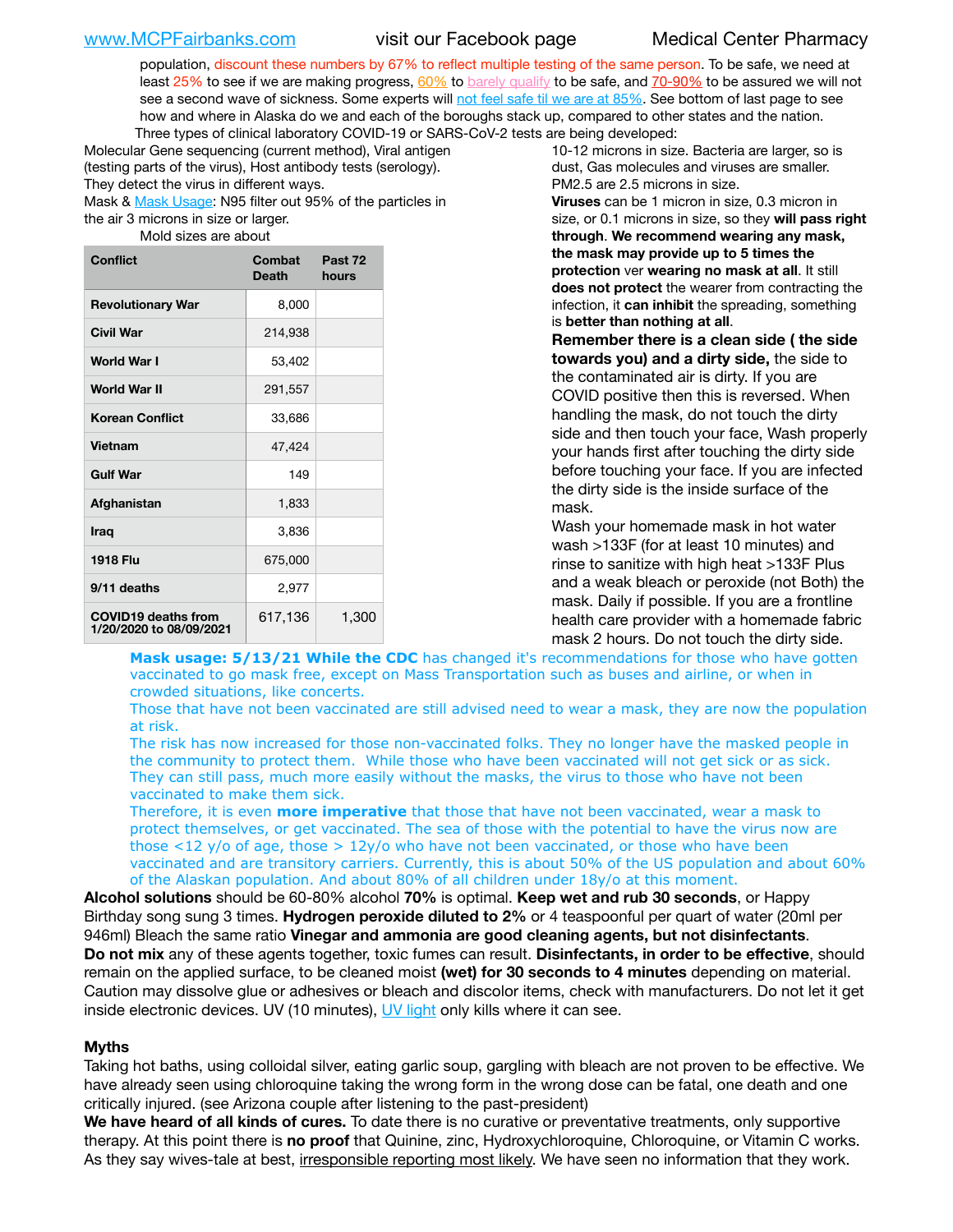### [www.MCPFairbanks.com](http://www.MCPFairbanks.com) visit our Facebook page Medical Center Pharmacy

There have been ineffective dosing issues, over-dosing issues, permanently killing the senses of smell or taste, inappropriate usage, cardiac arrhythmias, and death from the usage of these agents have been reported. The virus may die out with heat of summer, or cold weather, this is a myth, There are a couple of studies at show the virus can withstand 98F. We know the body tries to use up to 104F to potentiate our immune system, to kill viruses. Taking NSAID, Aspirin, Ach-Inhibitors, Arb's and you get the COVID-19 infection are not contraindicated and no clinical evidence that says you should stop any of these classes of medications. It would be misguided and ill advised if you did so, In other words, Unless your doctor makes changes, keep taking your medications unless told to do otherwise.

**Vaccine Myths and Fake information:** There are no microchips, tracking devices, fetus tissue, at all in the vaccines. Vaccines will not and can not change your DNA., It can not change the fertility of men or women. It seems to be safe to the fetus and pregnant women. You should continue to wear a mask til we get to Herd Immunity levels, but can remove masks if you are outdoors, but not at concerts where you are close together. You should still get vaccinated (complete series) even if you got COVID. If you have some of the co-morbidities, it is important that you do get vaccinated, the side effects of the vaccine will be milder and survivable than getting COVID. When you have questions, ask a pharmacist or your doctor.

As of 12/21/20, DHSS was aware of 11 reports regarding possible allergic reactions from Alaska's hospitals to CDC: Bartlett Regional Hospital (8), Providence Alaska (2) and Fairbanks Memorial Hospital (1). Two were identified as anaphylaxis and one of those resulted in hospitalization for ongoing monitoring. In the other three cases, symptoms were mild and not considered anaphylaxis. the hospitalized patient has been discharged and is doing well. The CDC said there appears to be no obvious geographic clustering of these reactions, nor was a specific production lot involved. People who experience anaphylaxis after the first dose should not receive

a second dose, according to CDC recommendations. For being one of the first states in that nation to start vaccinating, those <16y/o, we have slowed down vaccinations to where we are now way behind. More people are getting sick more frequently. Soon we will have more deaths. Due to vaccination resistance, Alaska has pushed itself into near last place, in the nation, as to when we will reach "herd immunity". This is the date when we can safely remove our masks and other restrictions. Check our website [www.MCPFairbanks.com](http://www.MCPFairbanks.com) for the 13 testing sites in the interior of Alaska.

Who is eligible now? All Alaskans >12 y/o, can receive the Pfizer vaccine and those >16 y/o can receive all of the other vaccines, all visitors can get vaccinated. Johnson and Johnson, has been reinstated, but I would caution not to give it to women



12-50 years old. For details about eligibility, to find a provider visit [covidvax.alaska.gov.](https://lnks.gd/l/eyJhbGciOiJIUzI1NiJ9.eyJidWxsZXRpbl9saW5rX2lkIjoxMDYsInVyaSI6ImJwMjpjbGljayIsImJ1bGxldGluX2lkIjoiMjAyMTAxMjguMzQwODU3NjEiLCJ1cmwiOiJodHRwOi8vZGhzcy5hbGFza2EuZ292L2RwaC9FcGkvaWQvUGFnZXMvQ09WSUQtMTkvdmFjY2luZS5hc3B4In0.-Xwhl42jAWOMS7ewfS85uxwrwjohCso3Sb81DuDKtxU/s/500544915/br/93796640171-l) for vaccination sites or call 1-907-646-3322 for questions [covid19vaccine@alaska.gov](mailto:covid19vaccine@alaska.gov?subject=COVID19%20Vaccine%20questions) 9 am – 6:30 pm Monday - Friday and 9 am-4:30 pm Saturday and Sunday. You may be put on hold, but you will not need to leave a message for a return phone call if you call within business hours. Keep these tips in mind when scheduling. checkout our website [www.MCPFairbanks.com](http://www.MCPFairbanks.com) Please keep these tips in mind when scheduling. Be sure to keep and save your proof of vaccination cards as you may need it for travel purposes in the future.

Gao Fu, the director of the China Centers for Disease Control, admitted on 4/10/2021 that the country's vaccines don't exactly give Covid-19 a knockout blow. One study from Brazil found that the vaccine from the Chinese company Sinovac was 50.4% effective, compared to Pfizer's 97%. Fu said the government is looking for ways to boost effectiveness.

# Many Alaskans live with underlying health concerns

You can not change your age but you can affect change with other risk factors. Nov. 17, 2020 for more information check out [Alaska DHSS Insights](http://dhss.alaska.gov/dph/Epi/id/Pages/COVID-19/blog/20201117.aspx)

Epidemiologists within the Section of Chronic Disease Prevention and Health Promotion analyzed reports from about 8,500 randomly-selected Alaska adults who participated in the annual [Behavioral Risk Factor Surveillance System \(BRFSS\)](http://dhss.alaska.gov/dph/Chronic/Pages/brfss/default.aspx) telephone survey between 2016 and 2018. About 67% of Alaska adults — two out of three — have at least one of the following ongoing health concerns that have been shown to increase chances for serious illness from COVID-19:

- 46% of Alaska adults are current or former smokers
- 32% have obesity BMI >30.0
- 8% have type 1 or type 2 diabetes
- 6% have chronic obstructive pulmonary disease (COPD)
- 5% have heart disease or have had a heart attack
- 2% have chronic kidney disease

# **Older age and other health concerns can lead to COVID-19 complications**